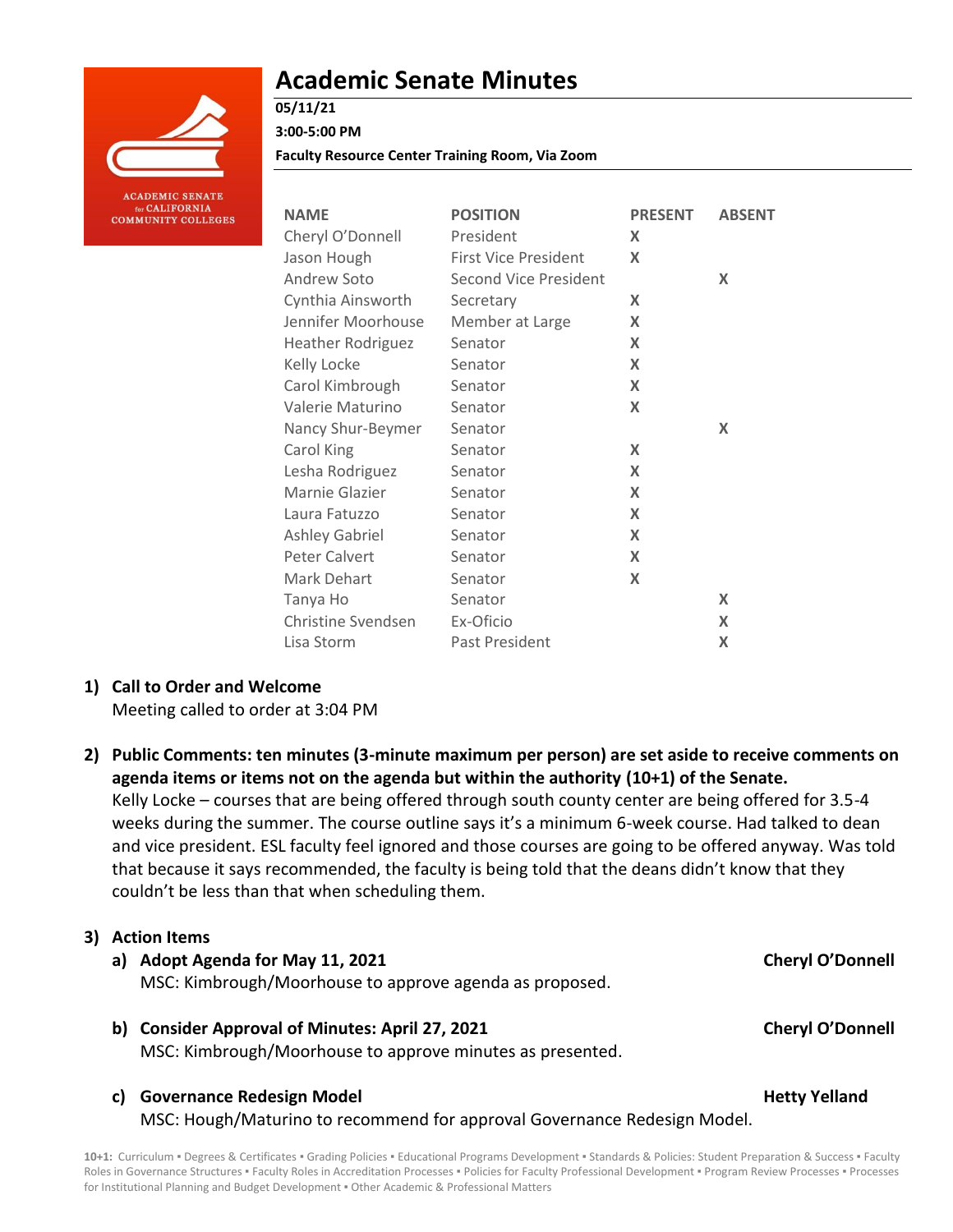#### **d) BP & AP 3280 Grant Concept and Approval Cheryl O'Donnell**

MSC: Kimbrough/Ainsworth to recommend for approval of BP and AP 3280 Grant Concept and Approval with the provision of revisions to the grant concept form. AP 3280 -

BP 3280 – Kimbrough/Ainsworth to recommend approval of BP 3280 Grant Concept and Approval to superintendent/president.

- **e) DE Committee Handbook Page Heather Rodriguez Heather Rodriguez Heather Rodriguez** MSC: Hough/Kimbrough to approve DE Committee Handbook Page.
- **f) Faculty Appointment to Accreditation Council Cheryl O'Donnell** MSC: Moorhouse/Kimbrough to appoint Chris Moss to the Accreditation Council.

#### **4) Information Items**

#### **a) Presentation for NASA Murep Grant Julie Carrillo**

Julie Stephens-Carrillo, director of K-12 STEM programs gave a presentation to the academic senate on the NASA Murep Grant. K-12 STEM with the support of staff from STEM have created a NASA grant proposal to build an Engineering pathway starting in middle school and continuing through high school and Hartnell College. If chosen, students in middle school would have the opportunity to use NASA curriculum with the focus on engineering during after school programs, summer school sessions, or Saturday Academies. We have asked to partner with UCSC and their MESA program to support MESA students and teachers with curriculum to fill in gaps in their lessons.

High School students will focus on summer bridging opportunities as we have partnered with Upward Bound to support first generation students to have an opportunity to take college classes with additional support needed to be successful. The STEM department will have Trigonometry and Astronomy as part of the summer bridging program this summer and hope to add more classes. K-12 STEM will also offer summer classes such as Arduino, coding, and game design classes. Hartnell students who are hired as K-12 STEM Ambassadors will be trained in the NASA curriculum to support programs offered during the summer. They will also have an opportunity to be trained in Arduino, 3-D printing, etc. Micro internships possibilities to NASA and other agencies are also included in the grant document. Hartnell MESA students would help and support middle and high school students at an Engineering day during the final years of the grant.

#### **b) Summary of recent Student/Employee Surveys Matt Trengove**

MSC: Hough/Kimbrough to move item up the agenda.

Results from multiple student surveys indicate that students: have adapted to online instruction, are satisfied with the online services they're receiving, report increased use of services, overcome many technical issues (e.g., computer access, internet reliability). The biggest reasons for students stopping out were work commitments and/or transfer to other institutions. The result is a fairly comprehensive profile of student experience over the past year:

 77.0% said that it has been "easy" or "not bad" to adapt to online courses (POS21 Q1), a 2.1 % increase from 2020SP survey

10+1: Curriculum · Degrees & Certificates · Grading Policies · Educational Programs Development · Standards & Policies: Student Preparation & Success · Faculty Roles in Governance Structures . Faculty Roles in Accreditation Processes . Policies for Faculty Professional Development . Program Review Processes . Processes for Institutional Planning and Budget Development ▪ Other Academic & Professional Matters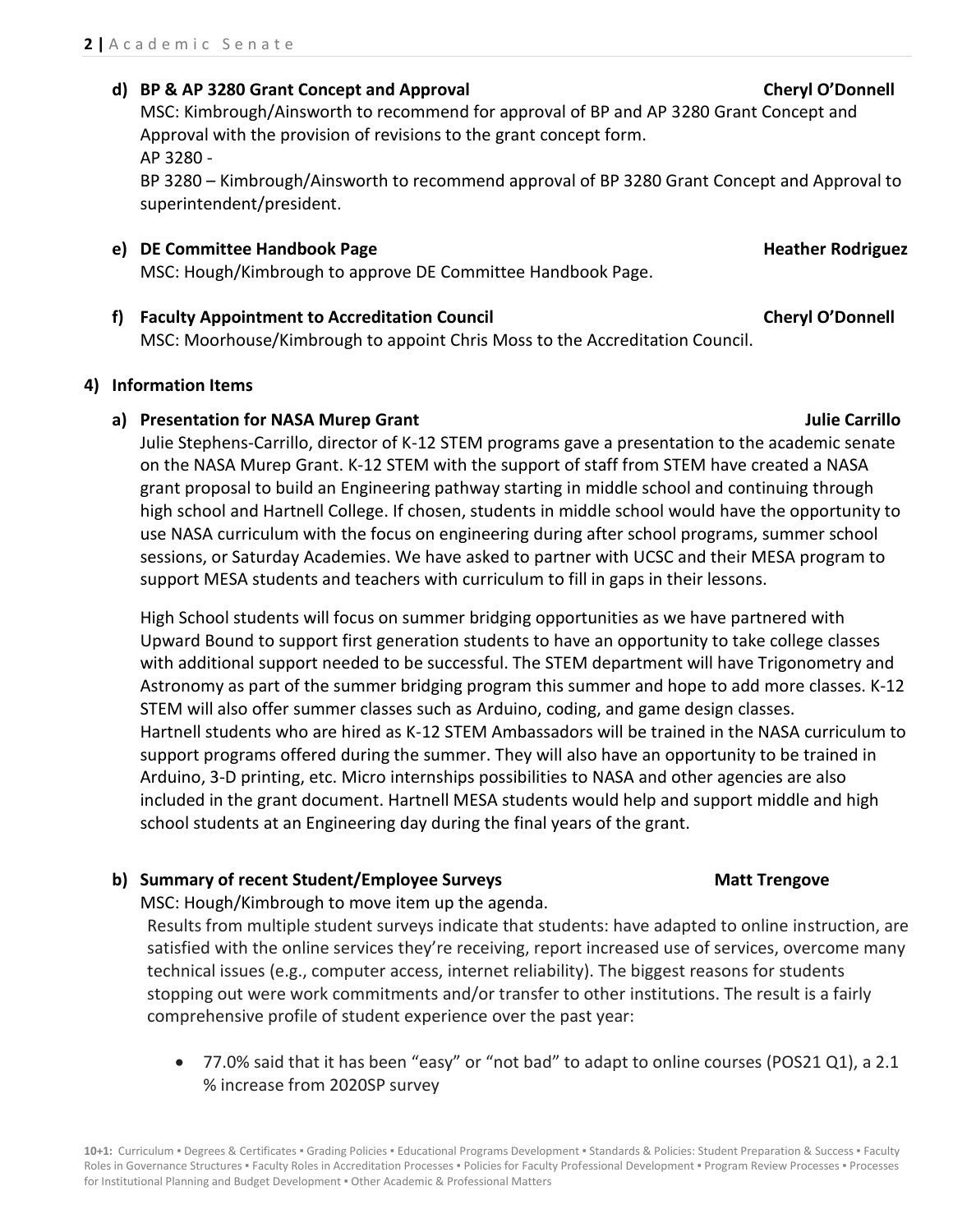- 76.1% respondents say the shift to online courses has not affected their communications and/or interactions with other students/classmates (POS21 Q5), a 0.5% increase from 2020SP survey.
- 73.1% of respondents say their communication with their instructors has gotten easier or been about the same over since the shift to online courses (POS21 Q6), with a 49.8 % increase in respondents who said their communication with their instructor had gotten easier (p<0.001, n=417)
- A small percentage of 2021SP respondents (19.6%, n=144) had issues accessing course materials (POS21 Q13), essential services (9.4%, n=69,POS21 Q14) (p<0.05), and/or course assessments (18.2%, n=134, POS21 Q15). Independent T-test suggests that students had fewer issues accessing essential services this year, when compared with 2020SP respondents.
- 63% of the Student Services survey respondents prefer online services
- 41% of Stop Out survey respondents wanted to get an Associates
- 43% of Stop-Out survey respondents are working full-time
- 77% of Stop-Out survey respondents don't consult counselors before leaving

### **c) Student Success and Equity Committee Dashboard Matt Trengove**

## This dashboard presents a disaggregated profile of student success by gender, race/ethnicity since 2017SU. The results are delineated into three groups: 'red' indicates at least one standard deviation below the mean, 'clear' indicates no disproportionate impact and 'green' indicates at least one standard deviation above the mean. There are many new key indicators including Total Enrollment, Abandonment Rates and Late Enrollment which have rarely been reviewed. We've crafted a template for departments/faculty to review outcomes from these courses and promote course development. We're planning to incorporate this process into the 2021-22AY PPA process, but the dashboard is available to all on FlexIt. <https://flexit.hartnell.edu/#home>

### **d) Metrics for Annual Program Planning Tool Matt Trengove**

Matt covered the metrics for annual program review, which was integrated into the 2020-21AY PPA. The primary purpose of this tool is to create a standardized set of metrics for academic programs.

- Indicator 1a & 1b: are not part of the PPA process
- Indicator 2a is the average FTES/FTEF Ratio of Major Required Courses over the last 3 academic years
- Indicator 2b is the average class size in the Major Required Courses for a given academic program over the last 3 academic years
- Indicator 2c is the enrollment capacity defined as total enrollment / total capacity for the major required courses in a given academic program over the last 3 academic years
- Indicator 3a is the year to year persistence in academic programs, without considering enrollment, students who complete a program are considered persisting
- Indicator 3b is the year to year persistence in academic programs, who were also enrolled in that period, students who complete a program are considered persisting
- Indicator 4a is the average number of certificates/associates produced over the past three academic years